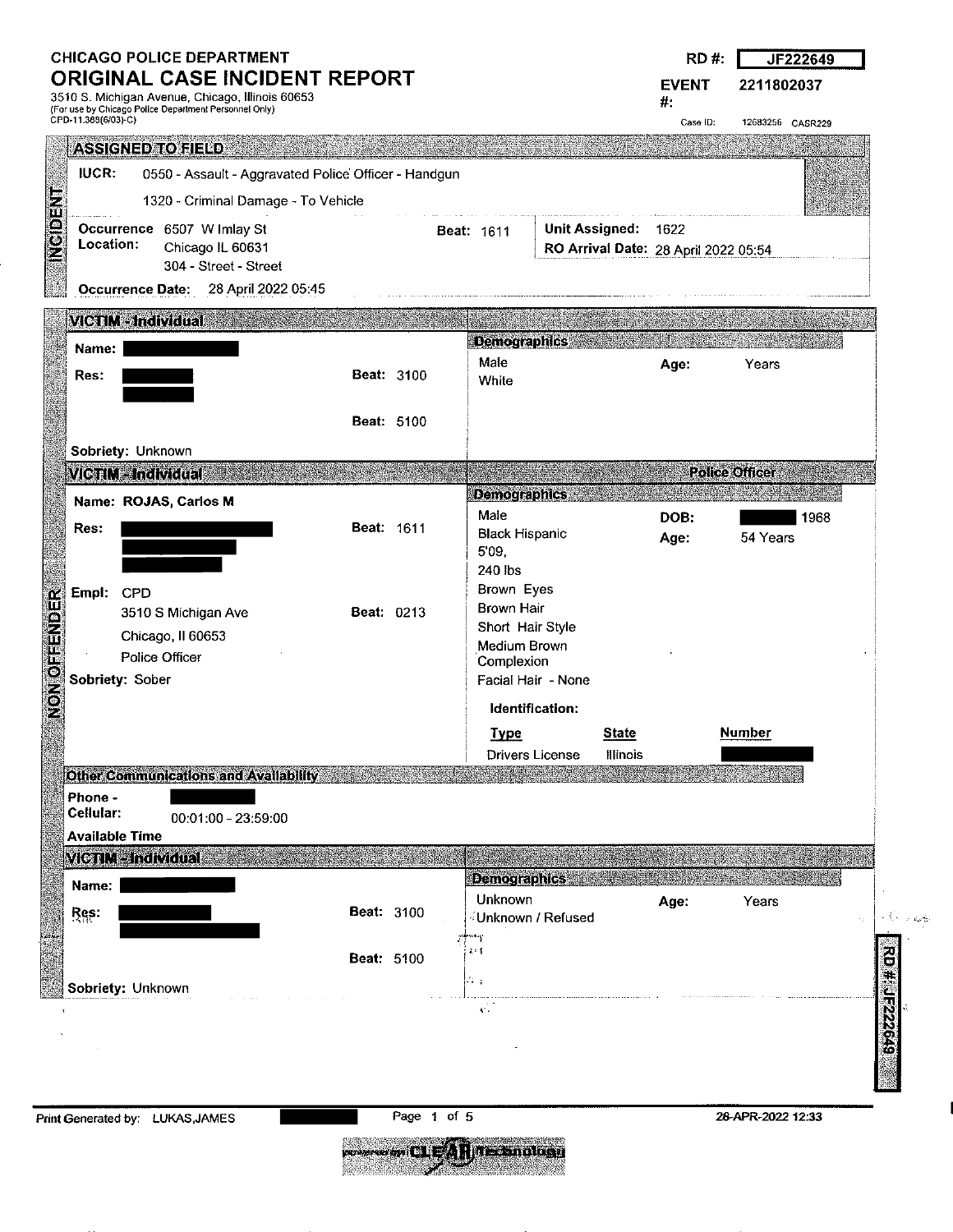| Name: UNKNOWN, Unknown |                            | <b>Demographics</b>                   |                                                   |
|------------------------|----------------------------|---------------------------------------|---------------------------------------------------|
|                        |                            | Unknown                               |                                                   |
|                        |                            | Unknown / Refused                     |                                                   |
|                        |                            | Unknown Eyes                          |                                                   |
|                        |                            | Unknown Hair                          |                                                   |
|                        |                            | Unknown Hair Style                    |                                                   |
|                        |                            | Unknown Complexion                    |                                                   |
|                        |                            | <b>Descriptions</b>                   |                                                   |
|                        |                            |                                       | Clothing Description: Top - Unknown Ski Maskother |
| Suspect #2             |                            |                                       |                                                   |
| Name: UNKNOWN, Unknown |                            | <b>Demographics</b>                   |                                                   |
|                        |                            | Unknown                               |                                                   |
|                        |                            | Unknown / Refused                     |                                                   |
|                        |                            | Unknown Eyes                          |                                                   |
|                        |                            | Unknown Hair                          |                                                   |
|                        |                            | Unknown Hair Style                    |                                                   |
|                        |                            | <b>Unknown Complexion</b>             |                                                   |
|                        |                            | <b>Descriptions</b>                   |                                                   |
|                        |                            |                                       | Clothing Description: Top - Unknown Ski Maskother |
| Suspect #3             |                            |                                       |                                                   |
| Name: UNKNOWN, Unknown |                            | <b>Demographics</b>                   |                                                   |
|                        |                            | Unknown                               |                                                   |
|                        |                            | Unknown / Refused                     |                                                   |
|                        |                            | <b>Unknown Eyes</b>                   |                                                   |
|                        |                            | Unknown Hair                          |                                                   |
|                        |                            | Unknown Hair Style                    |                                                   |
|                        |                            | Unknown Complexion                    |                                                   |
|                        |                            | <b>Descriptions</b>                   |                                                   |
|                        |                            |                                       |                                                   |
|                        |                            |                                       |                                                   |
|                        |                            |                                       | Clothing Description: Top - Unknown Ski Maskother |
|                        | <b>RELATIONSHIP</b>        |                                       |                                                   |
| (Victim)               |                            | (Offender)                            |                                                   |
|                        | No Relationship of<br>is a | UNKNOWN, Unknown                      |                                                   |
| (Victim)               |                            | (Offender)                            |                                                   |
|                        | No Relationship of<br>is a | <b>UNKNOWN, Unknown</b>               |                                                   |
| (Victim)               |                            | (Offender)                            |                                                   |
|                        |                            | <b>UNKNOWN, Unknown</b>               |                                                   |
|                        | No Relationship of<br>is a |                                       |                                                   |
| (Victim)               |                            | (Offender)<br>UNKNOWN, Unknown        |                                                   |
| ROJAS, Carlos, M       | No Relationship of<br>is a |                                       |                                                   |
| (Victim)               |                            | (Offender)                            |                                                   |
| ROJAS, Carlos, M       | No Relationship of<br>is a | <b>UNKNOWN, Unknown</b>               |                                                   |
| (Victim)               |                            | <sup>1</sup> (Offender)               |                                                   |
| ROJAS, Carlos, M       | No Relationship of<br>is a | UNKNOWN, Unknown                      |                                                   |
| (Victim)               |                            | (Offender)                            |                                                   |
|                        | No Relationship of<br>is a | <b>UNKNOWN, Unknown</b>               |                                                   |
| (Victim)               |                            | (Offender)<br><b>UNKNOWN, Unknown</b> |                                                   |

easa. --- CLEAR Texandos

鯵

 $\hat{\mathcal{A}}$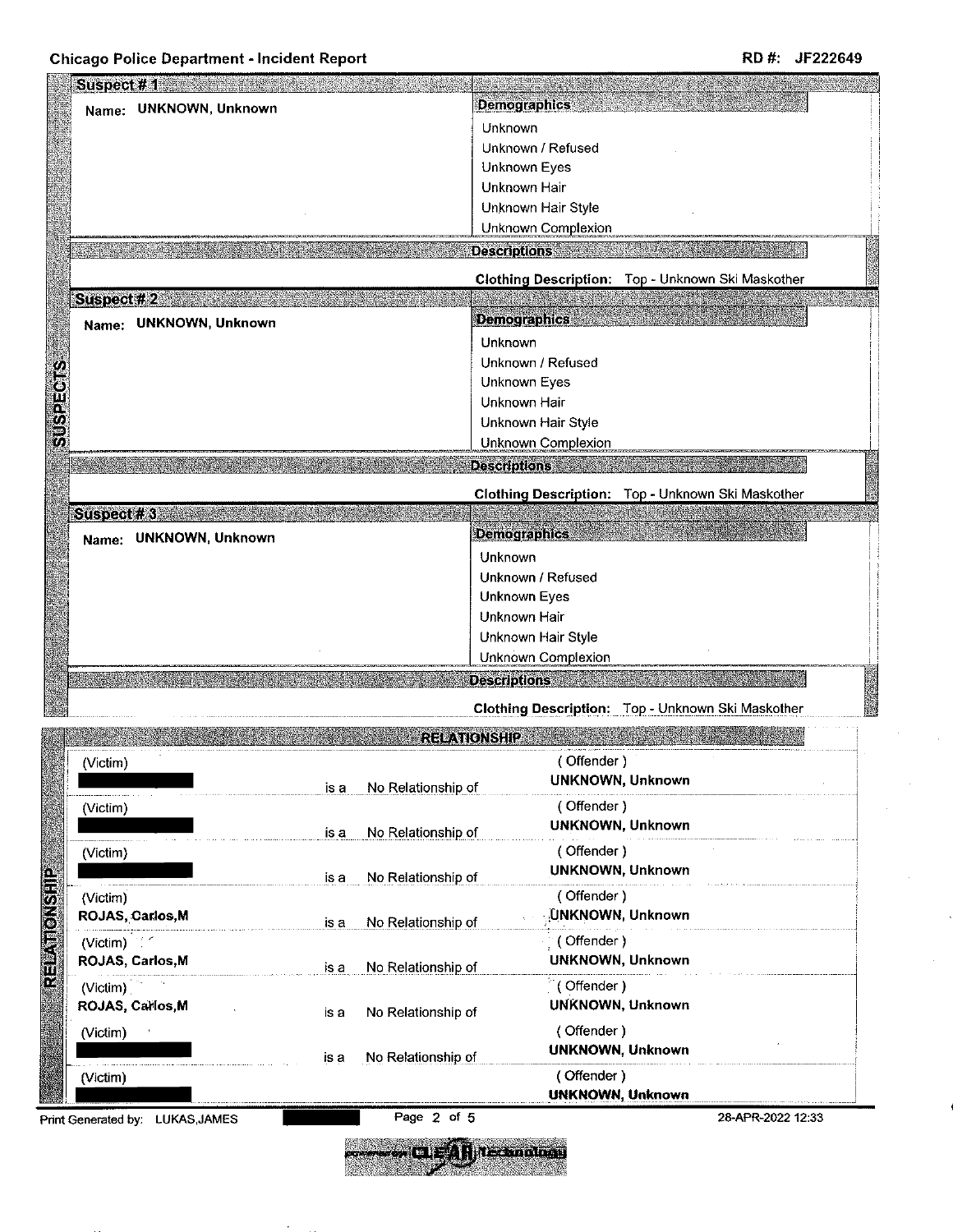|                                                                     |                                                          |                    |     |                  | RD #: JF222649          |
|---------------------------------------------------------------------|----------------------------------------------------------|--------------------|-----|------------------|-------------------------|
|                                                                     | is a                                                     | No Relationship of |     |                  |                         |
| (Victim)                                                            |                                                          |                    |     | (Offender)       |                         |
|                                                                     | is a                                                     | No Relationship of |     | UNKNOWN, Unknown |                         |
|                                                                     |                                                          |                    |     |                  |                         |
|                                                                     |                                                          |                    |     |                  |                         |
|                                                                     |                                                          |                    |     |                  |                         |
|                                                                     |                                                          |                    |     |                  |                         |
|                                                                     |                                                          |                    |     |                  |                         |
|                                                                     |                                                          |                    |     |                  |                         |
|                                                                     |                                                          |                    |     |                  |                         |
| <b>Miscellaneous</b>                                                |                                                          |                    |     |                  |                         |
| Victim Information Provided                                         |                                                          |                    |     |                  | Flash Message Sent ? No |
|                                                                     |                                                          |                    |     |                  |                         |
|                                                                     |                                                          |                    |     |                  |                         |
| Vehicle #1                                                          |                                                          |                    |     |                  |                         |
| Automobile                                                          | Vehicle: 2016 Mercedes-Benz - Sprinter -                 | Damaged?           | No  | Owner:           |                         |
|                                                                     | Style Van (Cargo / Panel / Transport)                    |                    |     | Possessor/User:  |                         |
| Color-Top/Bottom: White/Black                                       |                                                          |                    |     |                  |                         |
|                                                                     |                                                          | <b>Theft From?</b> | No. | Towed?           | No                      |
|                                                                     |                                                          | Burned?            | No  |                  |                         |
|                                                                     | - Illinois -                                             | Destroyed?         | No  |                  |                         |
|                                                                     | Passenger Car<br>01-August-2022                          | <b>Recovered?</b>  | No  |                  |                         |
|                                                                     |                                                          | Stolen?            | No  |                  |                         |
|                                                                     |                                                          |                    |     |                  |                         |
| - Truck                                                             | Vehicle: 2017 Nissan - Nv200 Compact Cargo Damaged?      |                    | No  | Owner:           |                         |
|                                                                     | Style Van (Cargo / Panel / Transport)                    |                    |     | Possessor/User:  |                         |
|                                                                     | Color-Top/Bottom: Silver Or Aluminum/Black               | <b>Theft From?</b> | No  | Towed?           | No                      |
| VIN#:<br>License Plate #:<br><b>Expires:</b><br>Vehicle:#2<br>VIN#: |                                                          | <b>Burned?</b>     | No  |                  |                         |
| License Plate #:                                                    | $\blacksquare$ - Illinois -<br>Truck (B-Plate / Pro-Rate | Destroyed?         | No  | ورود به المن     |                         |
|                                                                     | / Regular)<br>01-November-2022                           | Recovered?         | No  | ومقدر            |                         |
| <b>Expires:</b>                                                     |                                                          | Stolen?            | No  |                  |                         |

**Print Generated by:** LUKAS,JAMES Page 3 of 5 28-APR-2022 12:33

**Express CLEAR Technology**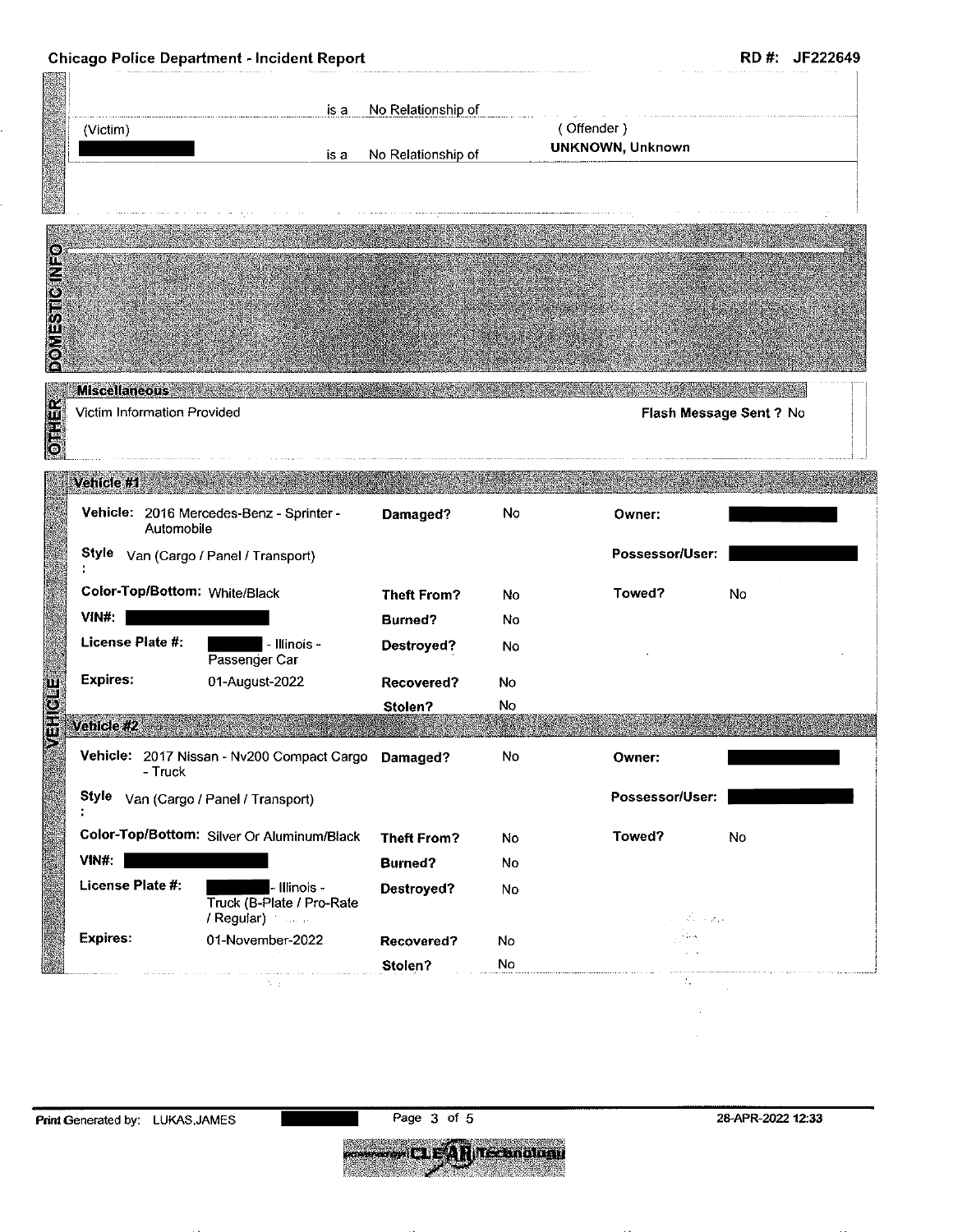## Chicago Police Department - Incident Report **RUM Example 2018** RD #: JF222649

|                 | Firearm #1                                             |                                 |                          |                                        |                                                        |                              |                                                        |                       | Possessor/User: ROJAS, CARLOS |                  |                                                                                                             |
|-----------------|--------------------------------------------------------|---------------------------------|--------------------------|----------------------------------------|--------------------------------------------------------|------------------------------|--------------------------------------------------------|-----------------------|-------------------------------|------------------|-------------------------------------------------------------------------------------------------------------|
|                 | Type: Semi-Automatic Pistol                            |                                 |                          |                                        |                                                        |                              |                                                        | Duty Related:         |                               | No               |                                                                                                             |
|                 | Make: Smith & Wesson -Us-<br>(Bodyguard Chief Special) |                                 |                          | Model:<br>M&P                          |                                                        | Taken/Stolen?                |                                                        | No                    |                               |                  |                                                                                                             |
|                 | Serial #:                                              |                                 |                          |                                        | Owner Known? No                                        |                              |                                                        | Taken in Burglary? No |                               |                  |                                                                                                             |
|                 |                                                        |                                 | Caliber/Gauge: 9 Caliber |                                        | <b>Owner:</b>                                          |                              | Rojas, Carlos                                          |                       | Displayed?                    |                  | Yes                                                                                                         |
| <b>FIREARIS</b> |                                                        | <b>Barrel Length:</b>           | $_{3}$                   |                                        | <b>Phone:</b>                                          |                              |                                                        |                       | Used?                         |                  | Yes                                                                                                         |
|                 |                                                        |                                 |                          |                                        |                                                        |                              | Recovered?                                             |                       | No                            |                  |                                                                                                             |
|                 |                                                        |                                 |                          |                                        | <b>Registration Status: Clear</b>                      |                              |                                                        | Evidence?             |                               | Yes              |                                                                                                             |
|                 |                                                        |                                 |                          |                                        | <b>Status Unknown?</b>                                 |                              | No                                                     |                       |                               |                  |                                                                                                             |
|                 |                                                        |                                 |                          |                                        | # Live Rounds:                                         |                              | 10                                                     |                       |                               |                  |                                                                                                             |
|                 |                                                        |                                 |                          |                                        | # Spent Catridges:                                     |                              | 3                                                      |                       |                               |                  |                                                                                                             |
|                 |                                                        | <b>Request Type</b>             | Uni<br>t                 | <b>Agency Name</b>                     |                                                        | <b>Date</b>                  |                                                        | Star#                 | Empl#                         | <b>Name</b>      |                                                                                                             |
|                 | On Scene                                               |                                 | 650                      | Detectives - Area 5                    |                                                        |                              | 28 April 2022 06:42                                    |                       | 810                           |                  | Mary, NANNINGA                                                                                              |
|                 |                                                        | <b>Request Type</b>             | Uni<br>t                 | <b>Agency Name</b>                     |                                                        |                              | Star#<br><b>Date</b>                                   |                       | Empl#<br>Name                 |                  |                                                                                                             |
|                 | 650<br>On Scene                                        |                                 | Detectives - Area 5      |                                        |                                                        | 28 April 2022 06:42<br>20598 |                                                        |                       | Edward, HEERDT                |                  |                                                                                                             |
|                 |                                                        | <b>Request Type</b><br>Uni<br>ŧ |                          | <b>Agency Name</b>                     | <b>Date</b>                                            |                              | Star#                                                  | Empl#                 | Name                          |                  |                                                                                                             |
|                 |                                                        | 102<br>Notification             |                          | <b>Communications Division</b><br>(Cd) |                                                        | 28 April 2022 08:14          |                                                        | 17950                 | <b>CORTEZ</b>                 |                  | Jose,LEMUS-                                                                                                 |
| COTIFICATIONS   |                                                        | <b>Request Type</b>             | Uni<br>t                 | <b>Agency Name</b>                     |                                                        |                              | Star#<br><b>Date</b>                                   |                       | Empl #                        | Name             |                                                                                                             |
|                 | Notification                                           |                                 | 177<br>(Fsd)             |                                        | Forensic Services Division 28 April 2022 07:01         |                              | 14302                                                  |                       |                               |                  | Tizoc, AMARO                                                                                                |
|                 |                                                        | <b>Request Type</b>             | Uni<br>t                 | <b>Agency Name</b>                     |                                                        | Date                         |                                                        | Star#                 | Empl $#$<br>Name              |                  |                                                                                                             |
|                 | 177<br>On Scene<br>(Fsd)                               |                                 |                          |                                        | Forensic Services Division 28 April 2022 07:59<br>8108 |                              |                                                        |                       |                               | James, JORGENSEN |                                                                                                             |
|                 | <b>Request Type</b>                                    |                                 | Uni<br>t                 | <b>Agency Name</b>                     |                                                        | Date                         |                                                        | Star#                 | Empl #                        | Name             |                                                                                                             |
|                 | On Scene                                               |                                 | 177<br>(Fsd)             |                                        |                                                        |                              | Forensic Services Division 28 April 2022 07:40<br>1359 |                       |                               |                  | <b>Charles, MAIDA</b>                                                                                       |
|                 | <b>Request Type</b>                                    |                                 |                          |                                        |                                                        | Date                         |                                                        | Star #                |                               | Name             |                                                                                                             |
|                 | On Scene                                               |                                 |                          |                                        |                                                        |                              | 28 April 2022 00:00                                    | 30                    |                               |                  | Greg, MASTERS                                                                                               |
|                 |                                                        |                                 |                          | <b>CAL POSSOE</b>                      |                                                        |                              |                                                        |                       |                               |                  | $\mathcal{L}(\mathbf{x}) = \sum_{i=1}^n \mathcal{L}_i(\mathbf{x}_i, \mathbf{y}_i   \mathbf{y}_i)$<br>Vite 1 |
|                 |                                                        |                                 |                          |                                        |                                                        |                              |                                                        |                       |                               |                  |                                                                                                             |
|                 |                                                        |                                 |                          |                                        |                                                        |                              |                                                        |                       |                               |                  | ţ.                                                                                                          |
|                 |                                                        |                                 |                          | أنبته                                  |                                                        |                              |                                                        |                       |                               |                  | ed.                                                                                                         |
|                 |                                                        |                                 |                          |                                        |                                                        |                              |                                                        |                       |                               |                  |                                                                                                             |
|                 |                                                        |                                 |                          |                                        |                                                        |                              |                                                        |                       |                               |                  |                                                                                                             |

**Express CLEAR Technology**